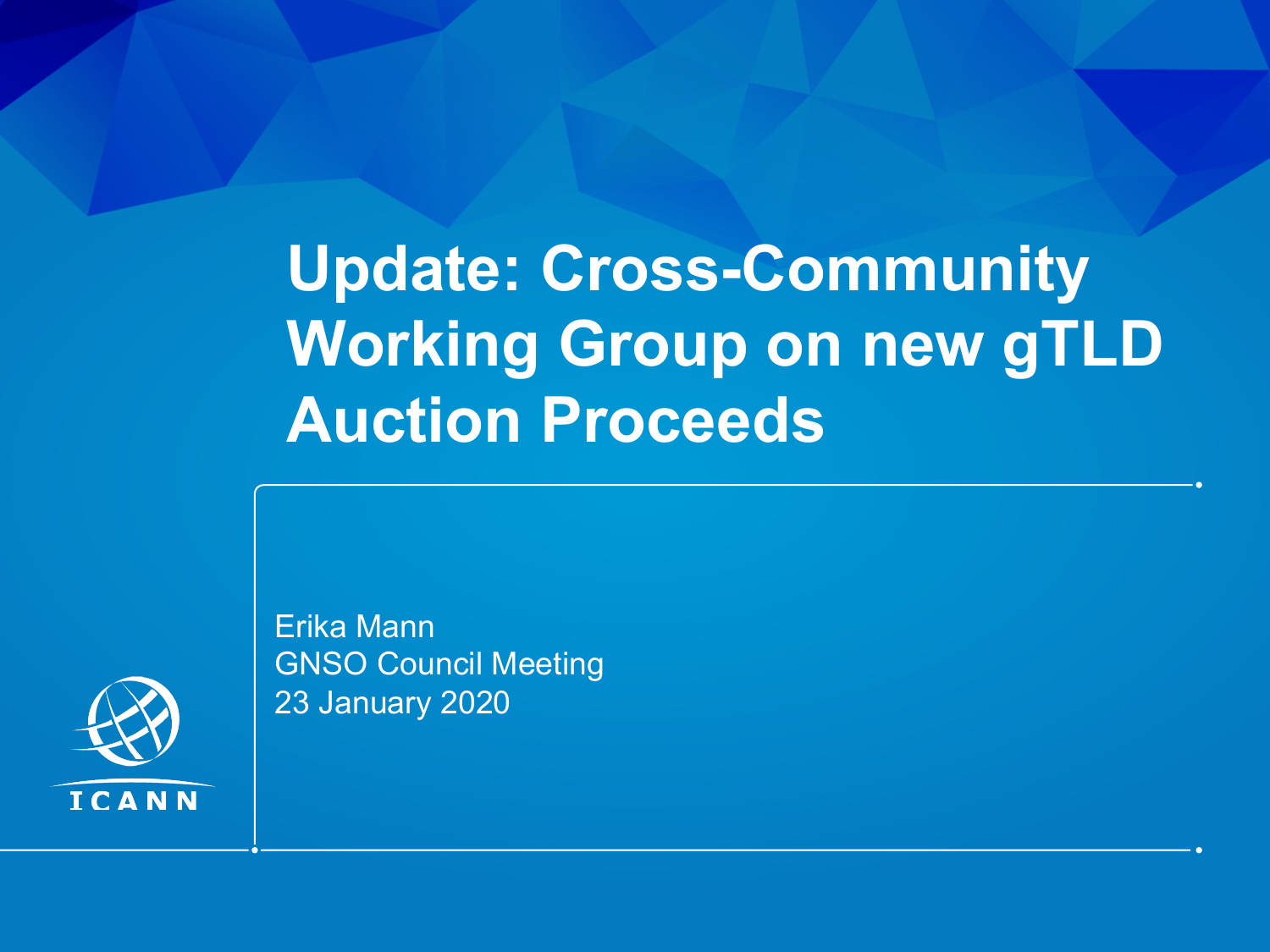#### **Current Status**

- ◉ The CCWG published its Proposed Final Report for Public Comment on 23 December 2019.
- ◉ The Public Comment period will remain open until 14 February.
- Reminder: this is the second Public Comment period held by the CCWG.
	- The first Public Comment period on the Initial Report was open from 8 Nov 2018 - 4 Jan 2019.
- ◉ Proposed Final Report incorporates:
	- Input received through Public Comment on the Initial Report.
	- Additional input received from ICANN Board & ICANN Org based on clarifying questions from the CCWG.
- ◉ Narrowly tailored Public Comment period focused on key changes made since publication of the Initial Report.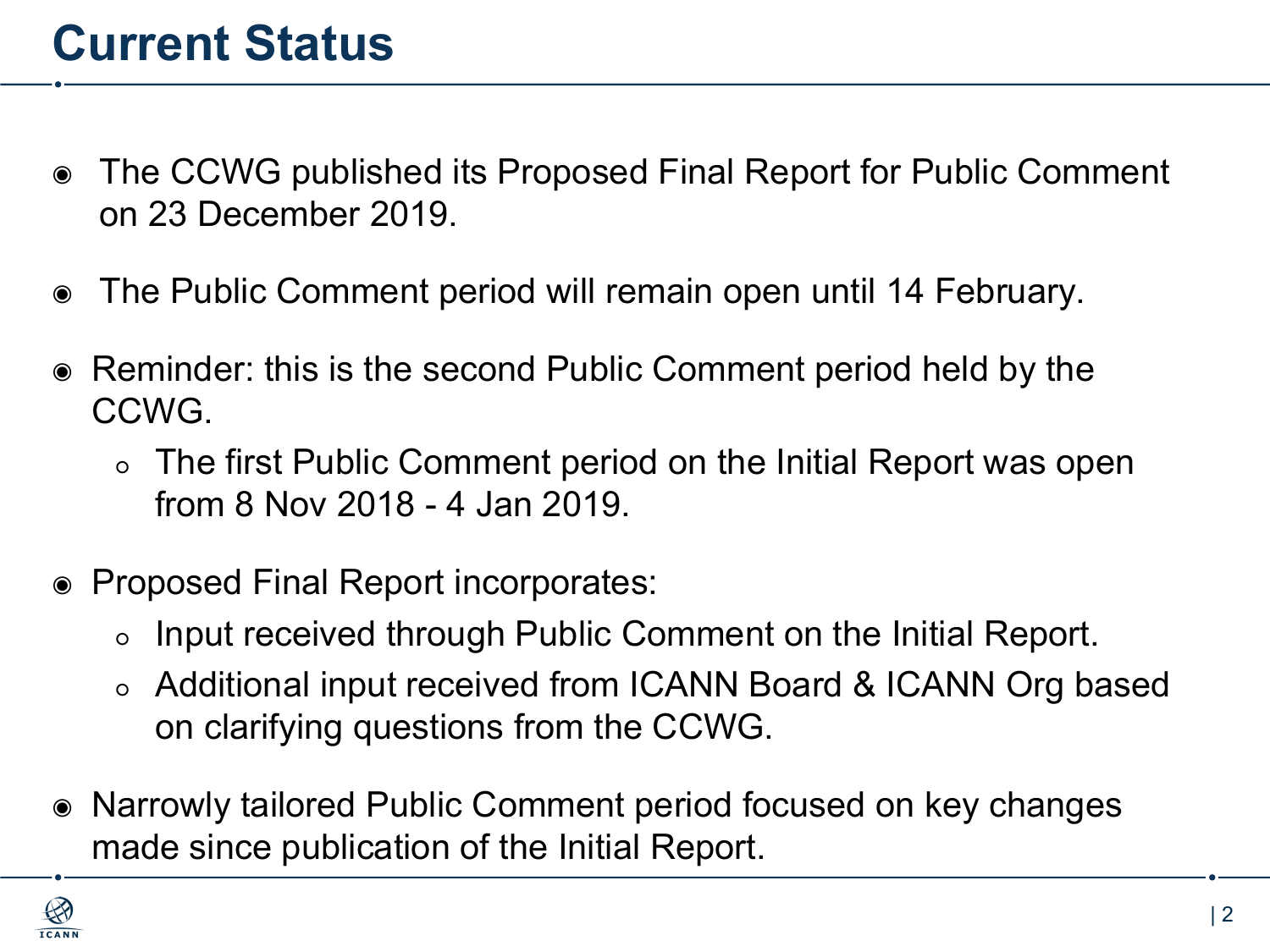#### **Questions for Public Comment**

- ◉ Do you support the CCWG's recommendation in relation to the preferred mechanism(s)? If no, please provide your rationale for why not.
- ◉ Do you have any concerns about the updates the CCWG has made, as listed above\*, in response to the Public Comment forum? If yes, please specify what changes concern you and why?
- ◉ Is there any further information you think the CCWG should consider, that it hasn't considered previously, in order to finalize its report for submission to the Chartering Organizations?

*\* See public comment announcement for the list of changes.*

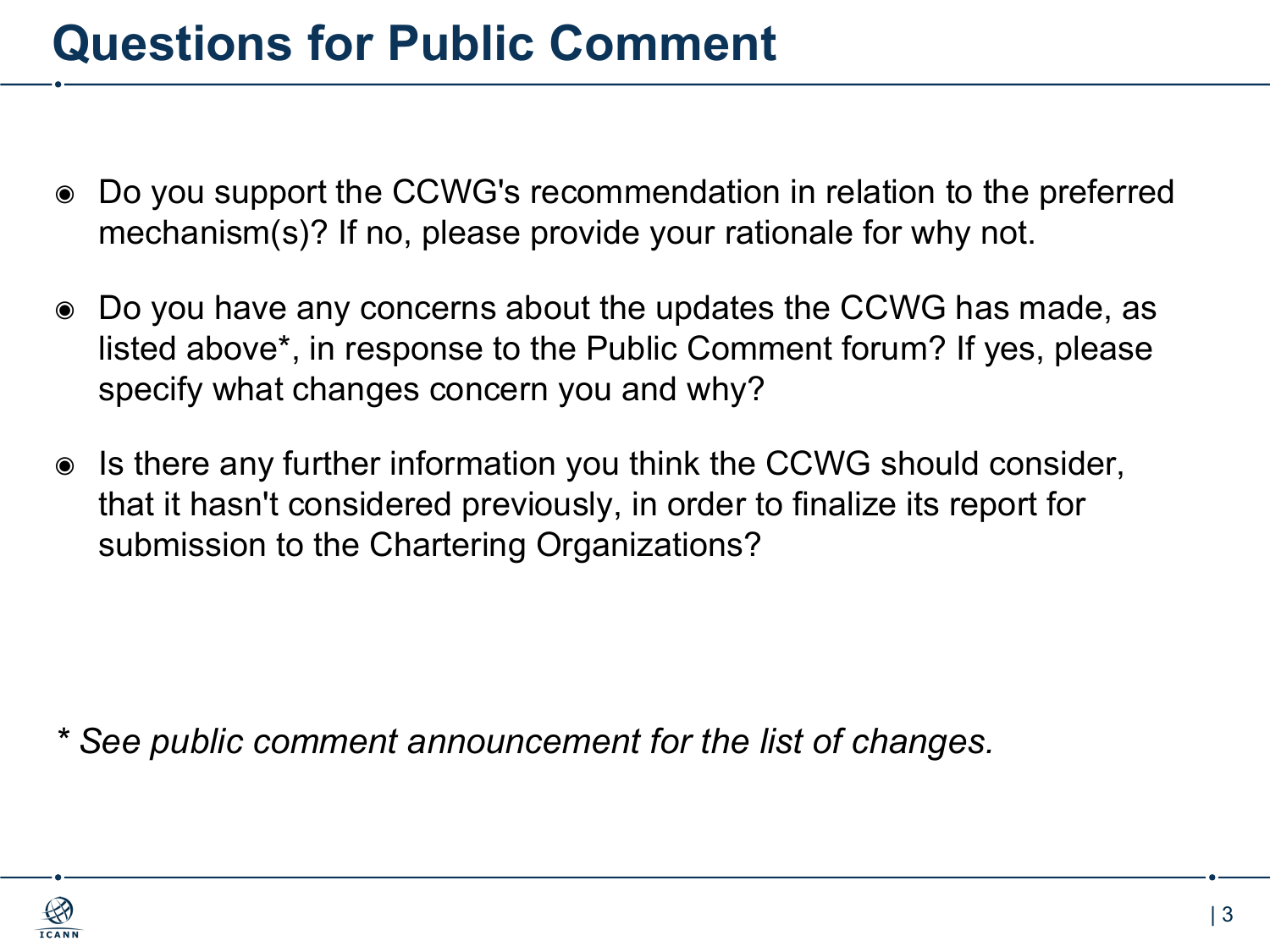### **"Mechanisms" in the Proposed Final Report**

- ◉ The Proposed Final Report discusses three possible mechanisms for allocation of auction proceeds:
	- Mechanism A: An internal department dedicated to the allocation of auction proceeds is created within the ICANN organization.
	- Mechanism B: An internal department dedicated to the allocation of auction proceeds is created within the ICANN organization which collaborates with an existing non-profit.
	- Mechanism C: A new charitable structure (ICANN Foundation) is created which is functionally separate from ICANN org, which would be responsible for the allocation of auction proceeds.

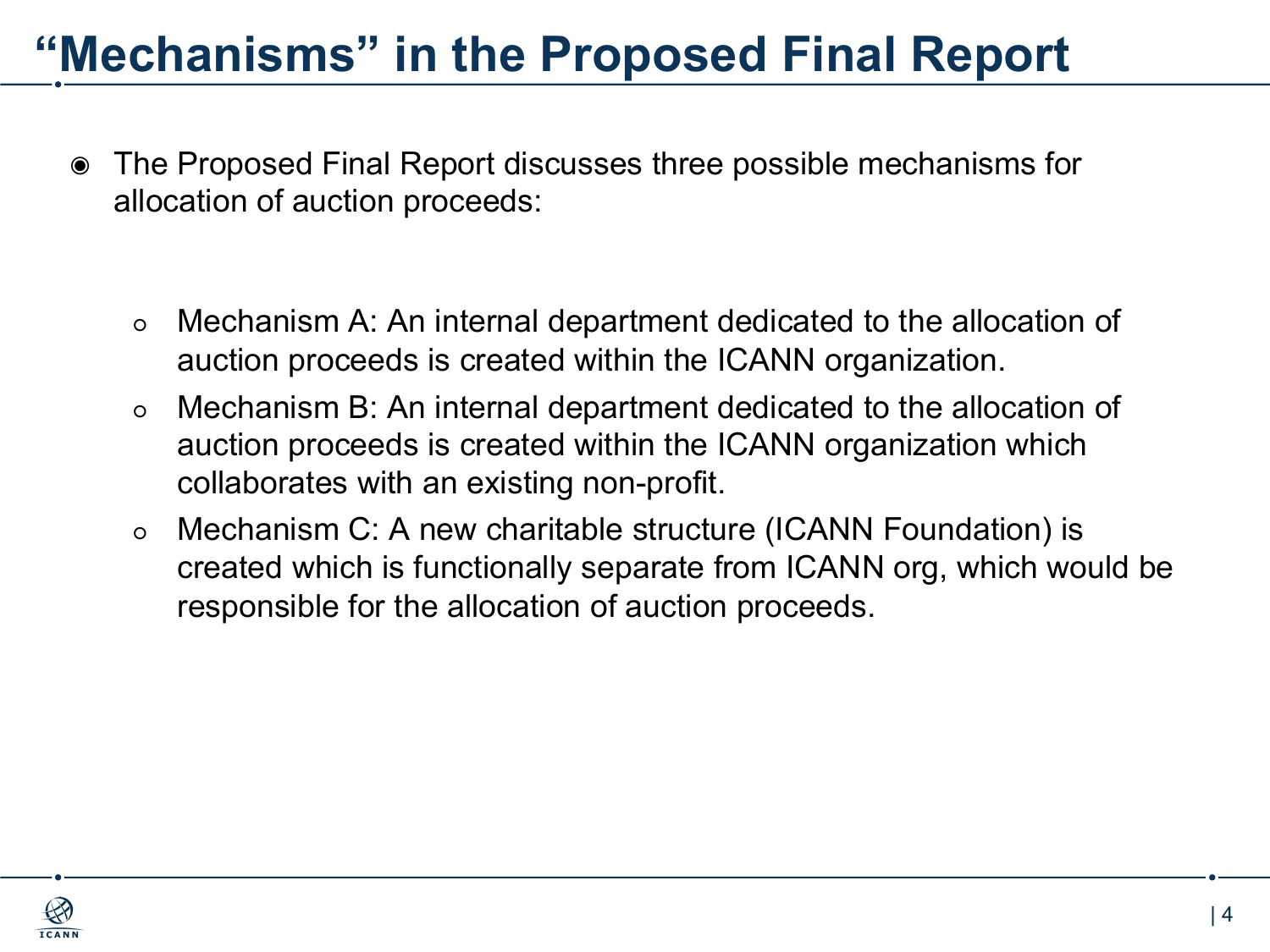## **CCWG's Recommendation Regarding Mechanism(s)**

- ◉ The Proposed Final Report states that . . . "**the CCWG leadership sees a strong direction in favor of mechanism A (An internal department dedicated to the allocation of auction proceeds is created within the ICANN organization), followed by mechanism B (An internal department dedicated to the allocation of auction proceeds is created within the ICANN organization which collaborates with an existing non-profit organization)."**
- ◉ Recommendation is based on results of an "indicative poll" among CCWG members, although a number of members did not participate.
- ◉ The CCWG is expected to recommend that the Board selects a mechanism from the two ultimately top ranked mechanisms by the CCWG.
- ◉ Outcome could change as a result of further deliberations, consideration of input received and consultations by the members with their respective appointing organizations.